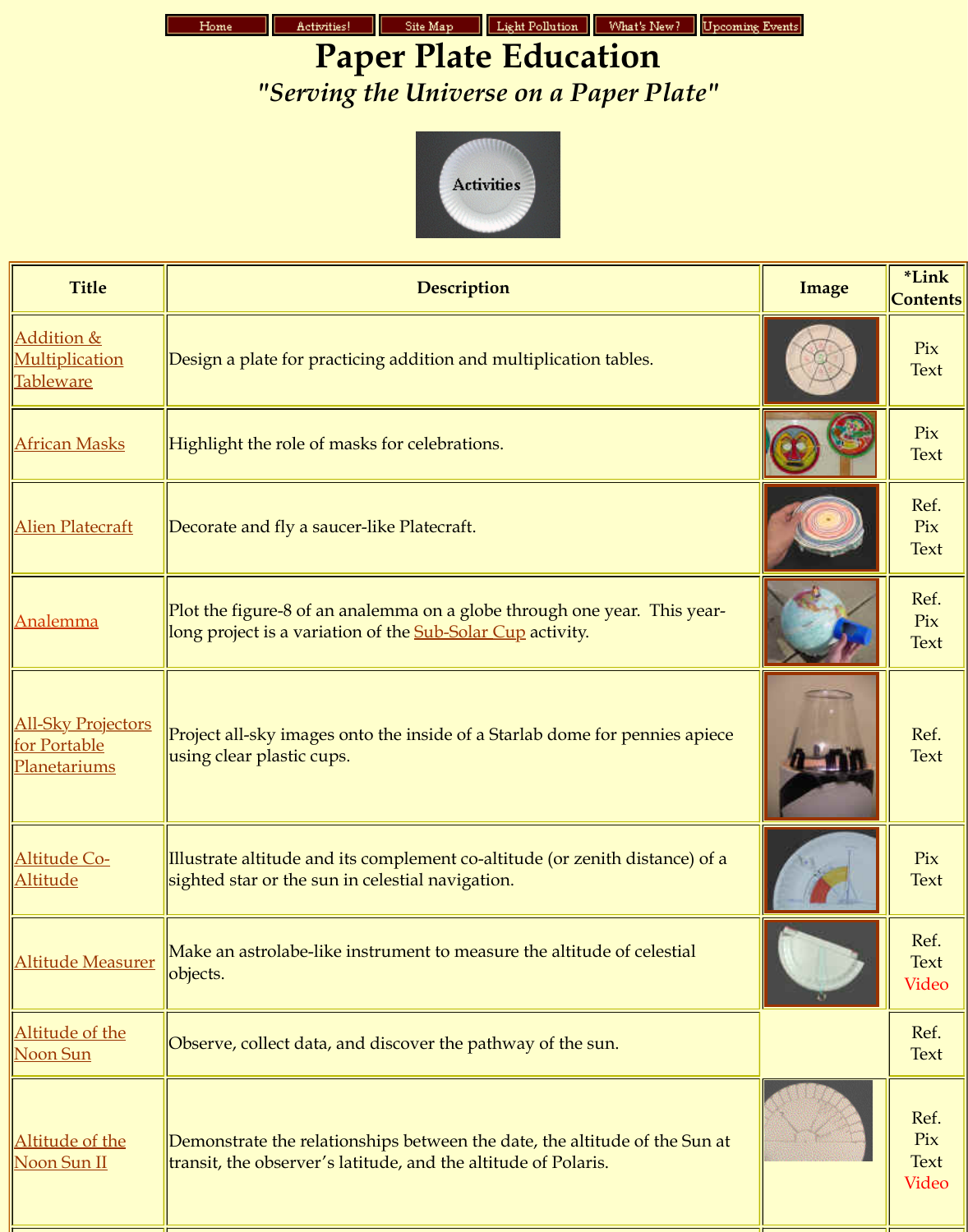| <b>Clock Face</b>                       | Learn time by making a moveable clock face.                                                                                         |
|-----------------------------------------|-------------------------------------------------------------------------------------------------------------------------------------|
| <b>Communicating</b><br><b>With ISS</b> | Demonstrate the basic principle behind communication systems<br>International Space Station and ground control.                     |
| <b>Constellation</b><br>Projector       | Make an overhead projector for portable planetariums to project<br>constellation outlines onto the dome.                            |
| Core of the Matter                      | Illustrate sun, moon, or planet interiors by coloring and intersect<br>plates.                                                      |
| <u> Cosmic Hats</u>                     | Decorate and wear Cosmic Hats.                                                                                                      |
| <b>Cosmic Hat II</b>                    | A reprise for the Cosmic Hats activity, decorate and wear a plate<br>ribbon. Succinct and handwritten.                              |
| Deep Field View                         | Create a telescopic view of a starfield using a tempera paint that<br>a foam plate and compare a with Hubble Space Telescope image. |
| Defining the<br>Zodiac                  | Make a model to demonstrate how the zodiac is defined by the s<br>the plane of the sun.                                             |
|                                         | <u> Directions-Earth &amp;</u>   Correlate cardinal directions both from the Earth-bound perspect                                   |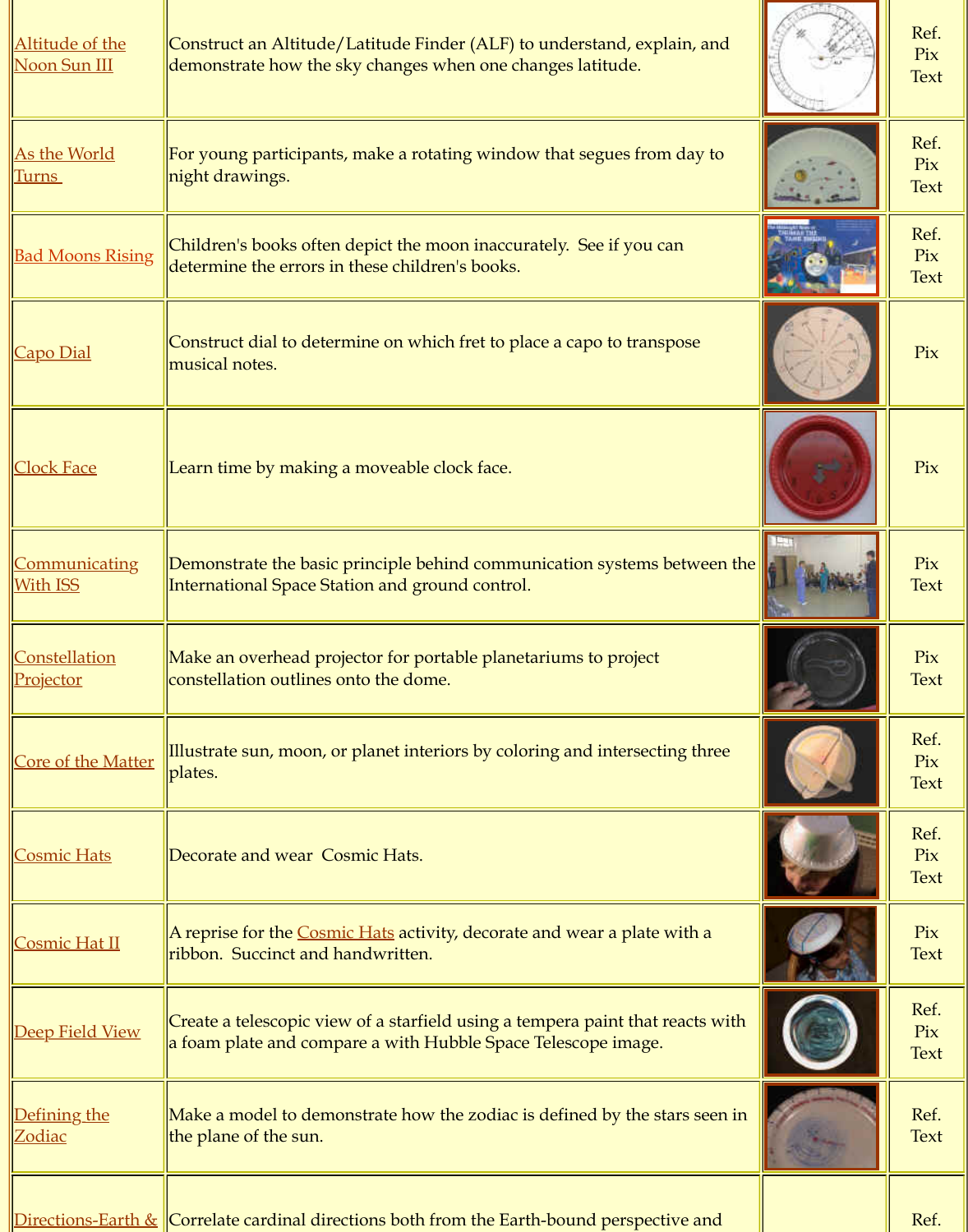| Drinking Gourd II              | Show the changing position of the drinking gourd relative to Pol<br>the seasons.                                                                                                              |
|--------------------------------|-----------------------------------------------------------------------------------------------------------------------------------------------------------------------------------------------|
| Drum Heads                     | Design your own drum head to accompany personal history, local<br>universal storytelling.                                                                                                     |
| Dynamic Solar<br><b>System</b> | Create a solar system model, with students pacing off distances t<br>(Also in Belorussian translation.)                                                                                       |
| <b>Feynman</b><br>Diagrams     | Illustrate the outcome of a particle colliding with an anti-particle                                                                                                                          |
| <b>Flash Plates</b>            | Improve math skills with round flash cards, a format better suite<br>learners as suggested by intriguing research.                                                                            |
| <b>Full Circle</b>             | Consider the wholeness of the circle and design exquisite artwor<br>simple paper plates. Currently available only as a Microsoft Wor<br>document. (Images courtesy of Bradford Hansen-Smith.) |
| <b>Galaxy Models</b>           | Make models of galaxies.                                                                                                                                                                      |
| Gemini's<br><b>Signature</b>   | Model and predict the "signature photos" of the Gemini Observa<br>in Hawaii and in Chile.                                                                                                     |
|                                |                                                                                                                                                                                               |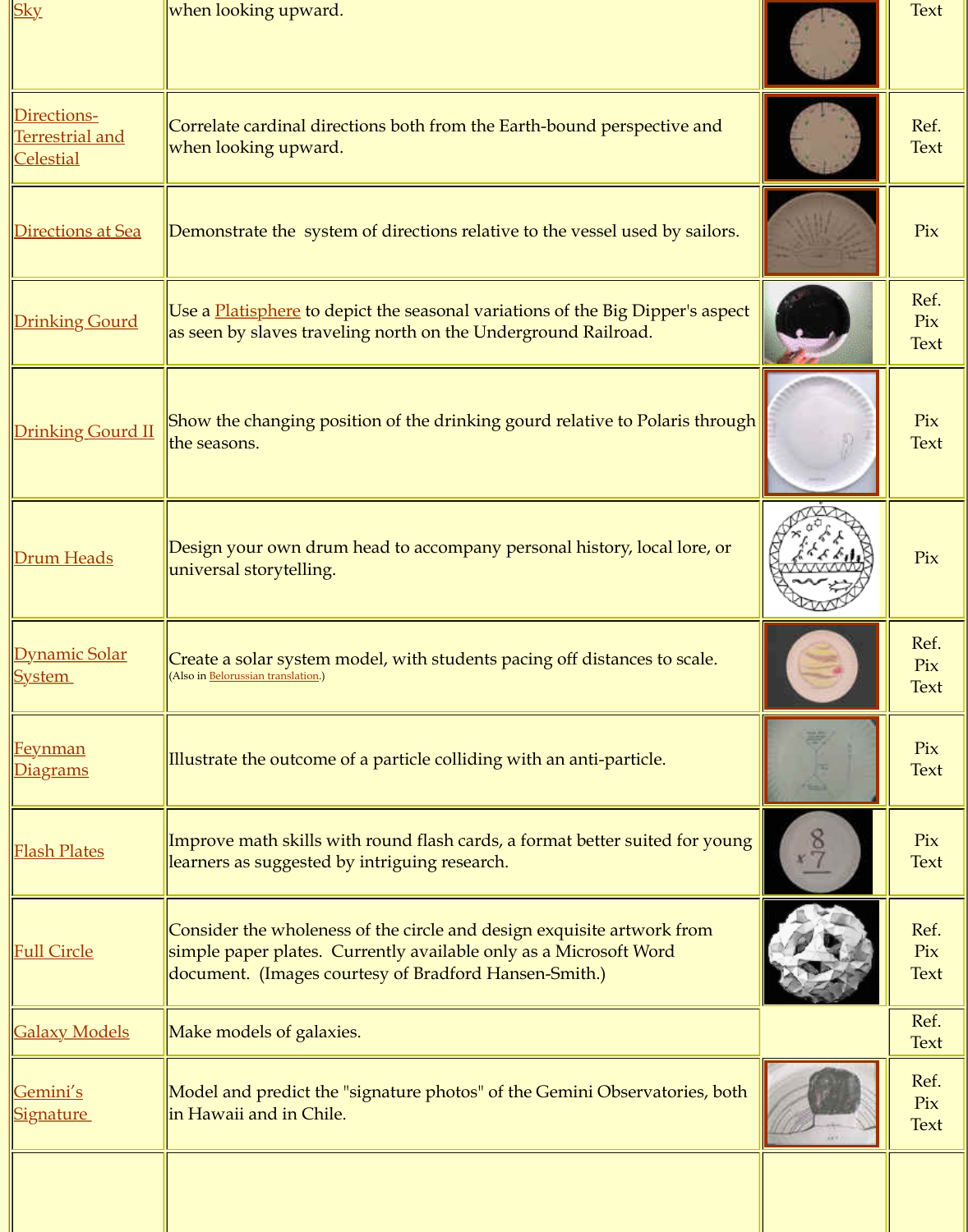| Good(night)<br><b>Moons Rising</b> | The classic children's book is illustrated with a keen eye toward a<br>integrity.                                                                   |
|------------------------------------|-----------------------------------------------------------------------------------------------------------------------------------------------------|
| Hemisphere Maps                    | Place two plates side by side — akin to old charts — and make map<br>as individual perceives it.                                                    |
| <b>How Far The</b><br>Planets?     | Measure the varying distances of the planets in orbit to reveal the<br>proximity to earth.                                                          |
| <b>Impact Game</b>                 | Play an asteroid impact game by flipping a rock on a string into<br>orbiting the sun.                                                               |
| <b>Latitude by Polaris</b>         | Demonstrate how a navigator correlates the observed altitude of<br>her latitude.                                                                    |
| <b>Light Pollution</b>             | Demonstrate of simple shielding over an exposed bulb significar<br>diminishes light pollution while increasing the efficiency of the li<br>fixture. |
| <b>Lunar Eclipse</b>               | Make a model to show how two shadows--the umbra and the pe<br>can fall on the moon during a lunar eclipse.                                          |
| <b>Lunar Surface</b>               | Make a clay model depicting features of the moon's surface.                                                                                         |
| <b>Meteor Shower</b>               | Plot the paths of meteors on a starfield plate to illustrate the radi<br>meteor shower.                                                             |
| <b>Milky Way Galaxy</b>            |                                                                                                                                                     |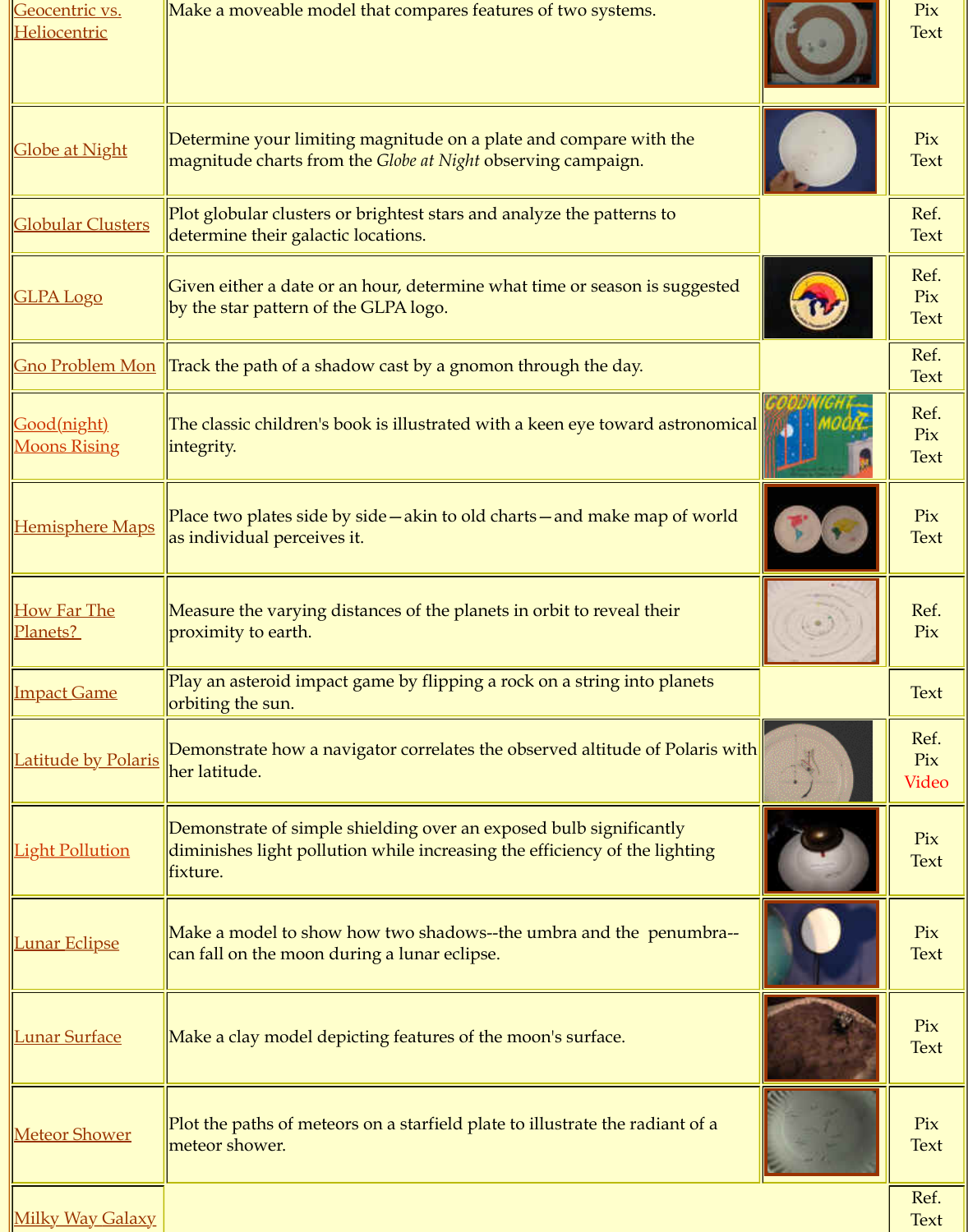| Moon Meets the<br><b>Football Field</b> | Illustrate the concave tendency of the moon's orbit around the su<br>football field for scale.                                   |
|-----------------------------------------|----------------------------------------------------------------------------------------------------------------------------------|
| <b>Moonthly Eclipse</b>                 | Demonstrate why eclipses do not occur every month both at new<br>at full moon.                                                   |
| <b>Music Shaker</b>                     | Tape two plates together with beans between them to make a mu                                                                    |
| <b>Orbit Basics</b>                     | Draw a simple model of the solar system with planets in orbit are<br>central sun.                                                |
| <b>Orbit Basics II</b>                  | Demonstrate elliptical orbits.                                                                                                   |
| <b>Orbit Basics III</b>                 | Demonstrate the planets in orbit around the sun by using multip<br>plates that adjust to the current sky.                        |
| <b>Orbit by</b><br><b>Elongation</b>    | Derive orbits of Mercury and Venus from elongation tables, with<br>orbit on perimeter of plate.                                  |
| Oreo <sup>®</sup> Moon<br><b>Phases</b> | Halve and scrape Oreo <sup>®</sup> cookies to illustrate moon phases.                                                            |
| P6                                      | Construct hand-held projectors to indicate the current planet and<br>positions inside a portable planetarium for any given time. |
|                                         |                                                                                                                                  |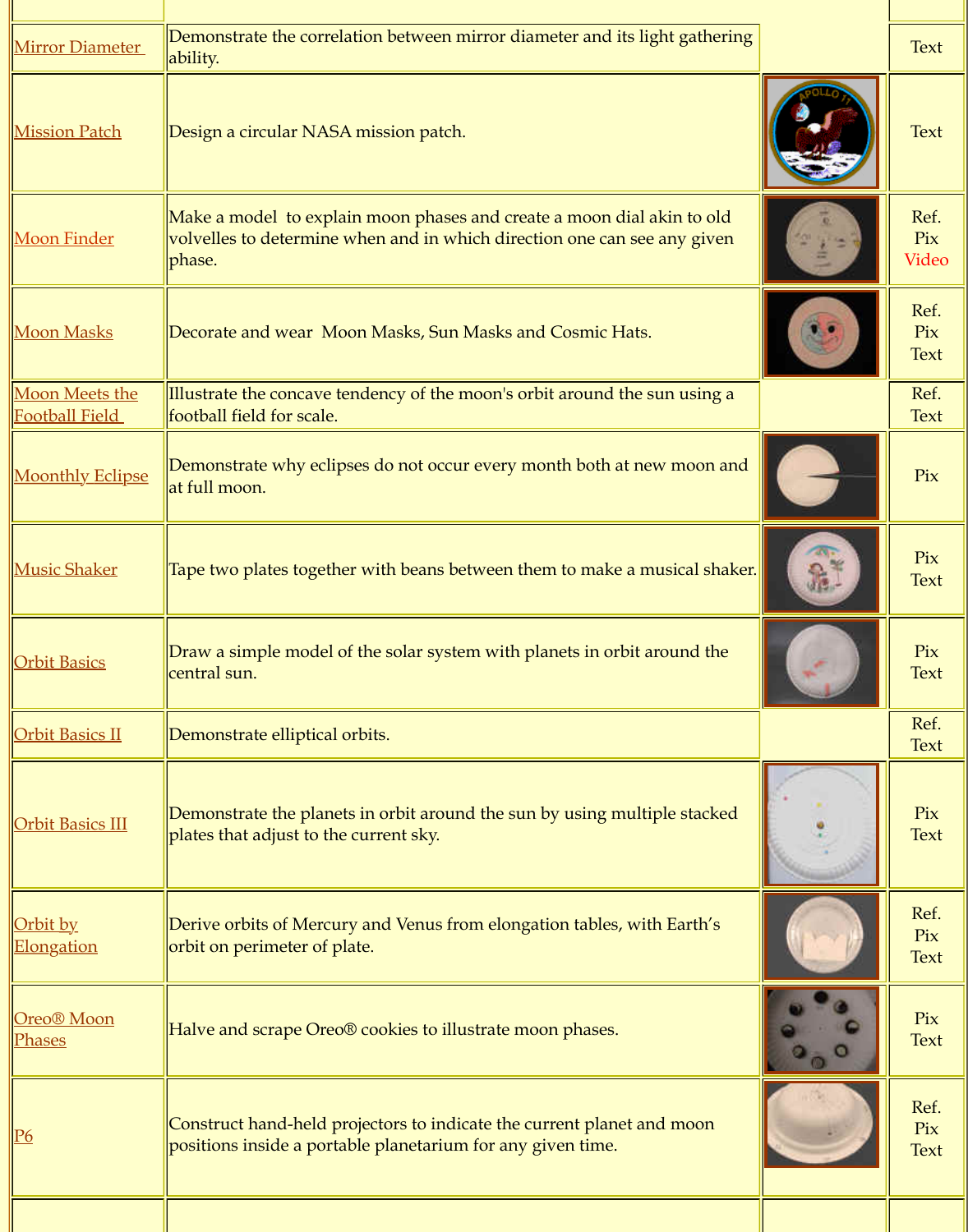| <b>Planet Pointer II</b>           | Make a planet pointer akin to old volvelles to indicate the positic<br>planets in the sky for any given time.                                                                        |
|------------------------------------|--------------------------------------------------------------------------------------------------------------------------------------------------------------------------------------|
| Plotting                           | <u>Planetarium Planet</u> Track the motion of visible planets and correlate the plate view w<br>planetarium sky and the real night sky.                                              |
| <u>Plate-a-tarium</u>              | Build the ultimate plate model that depicts features of celestial sp<br>indicates real time position of planets and zodiac, and illustrates<br>setting position of sun for any date. |
| <b>Plateful of Planets</b>         | Demonstrate the scale of the planets with nuts and seeds relative<br>sized sun.                                                                                                      |
| <b>Plate Teachtonics</b>           | Teach plate tectonics by cutting paper plates into tectonic plates.                                                                                                                  |
| <b>Platisphere</b>                 | Make an instrument akin to a planisphere that shows the position<br>circumpolar stars for any given date and time.                                                                   |
| Platisphere for<br><b>Children</b> | Construct a device to locate the Big and Little Dippers and Cassi<br>sunset through the seasons.                                                                                     |
| <b>Platisphere Tactile</b>         | Make a tactile model of circumpolar stars for visually impaired p<br>drilling holes for stars on a stack of plates.                                                                  |
| <u>Portable Sundial</u>            | Create a simple, portable sundial.                                                                                                                                                   |
|                                    | <u>Portable Sundial II</u> Create a functional, portable sundial.                                                                                                                    |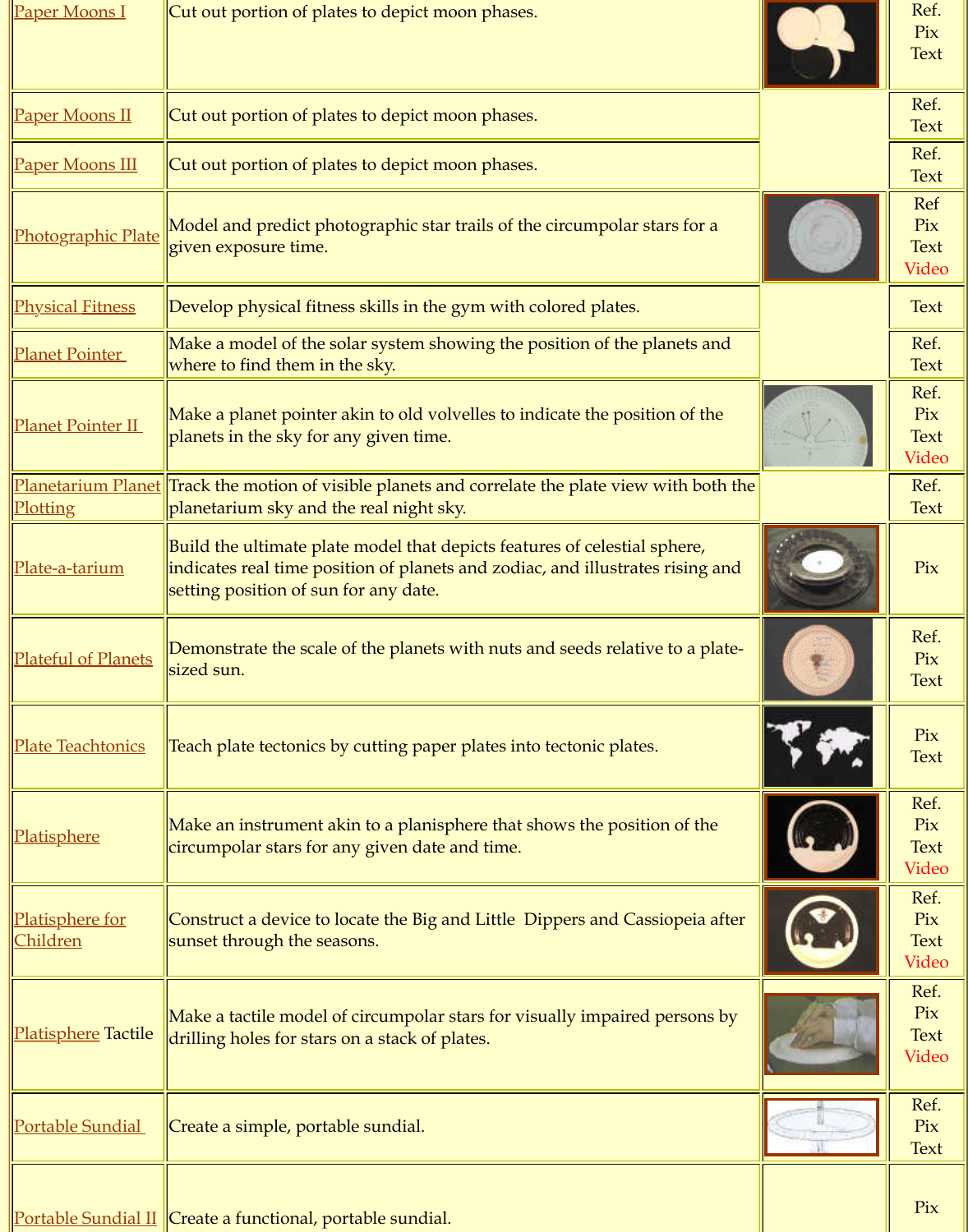|                                         | <u>ichograde</u> mondi.                                                                                                           |
|-----------------------------------------|-----------------------------------------------------------------------------------------------------------------------------------|
| <b>Rainbow Finder</b>                   | Construct a rainbow finder to locate a potential rainbow and to p<br>apparent size.                                               |
|                                         | <b>Rainbow Finder II</b>   Fold a plate in half to find a rainbow.                                                                |
|                                         | <b>Rainbow Turntable</b> Make a freestanding rainbow using a phonographic record playe                                            |
| <u>Reflector Flex</u>                   | Demonstrate how modern reflector telescopes use rapid actuator<br>compensate for gravity-induced distortions of the primary mirro |
|                                         | <u> Retrograde Motion</u>   Show how planets appear to loop westward against background                                           |
| <u>Revolving Star</u><br><b>Chart</b>   | Make a simple plate to depict the circumpolar stars.                                                                              |
| <u>Ricehenge</u>                        | Model the Stonehenge site out of rice cereal treats--then eat it.                                                                 |
| <b>Roman Shields</b>                    | Recreate the scutum, a military device used by the Roman Army.                                                                    |
| <b>Salad Spinner</b><br><b>Zoetrope</b> | Make a zoetrope from a salad spinner to illustrate moon phases a<br>persistence of vision.                                        |
| <b>Satellite Tracking</b>               | Draw a local horizon and plot the paths and times of satellite pas                                                                |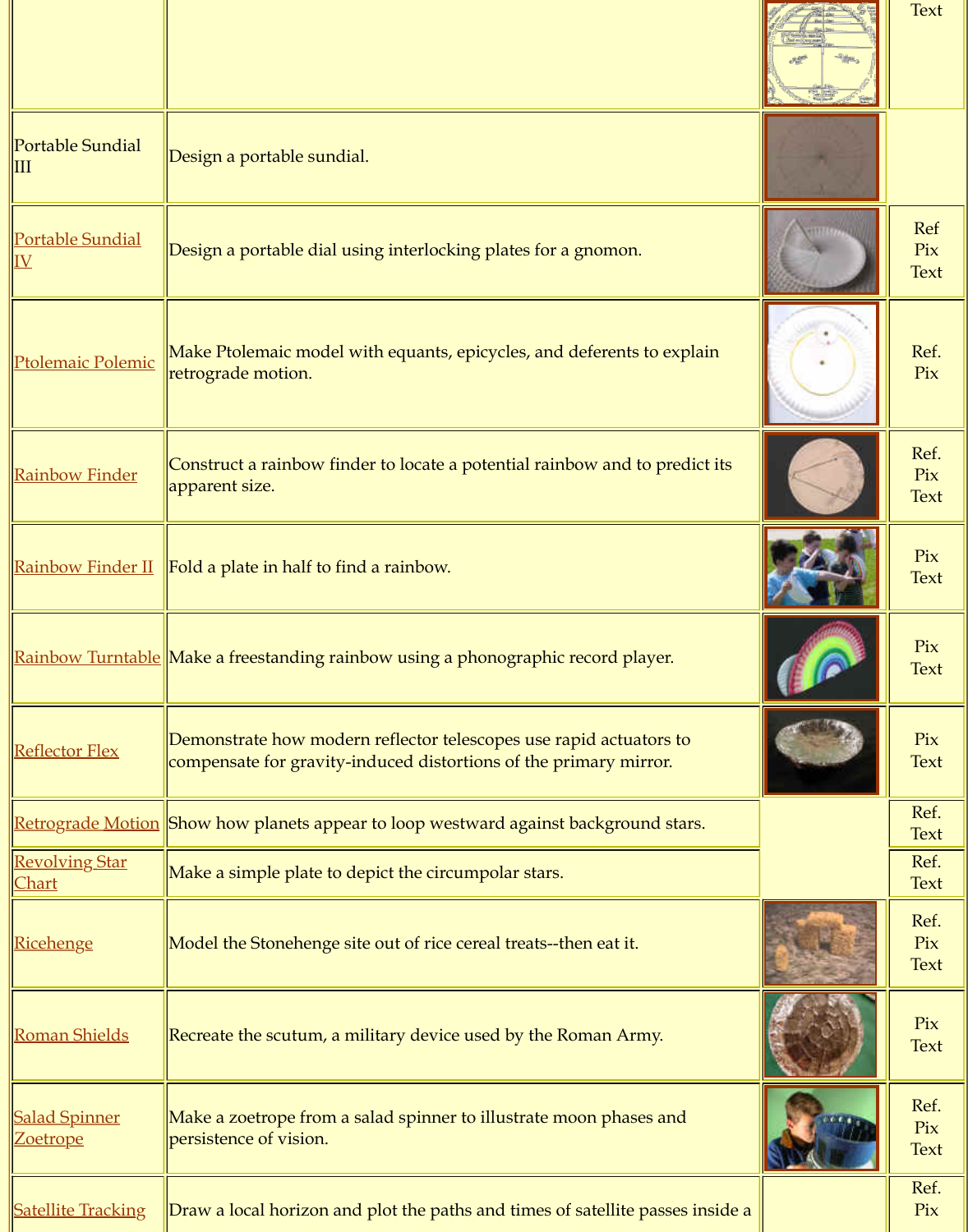| <b>Solar System</b><br>Mobile | Create planet mobile with appropriate features.                                                                                         |
|-------------------------------|-----------------------------------------------------------------------------------------------------------------------------------------|
| <b>Stargazing Plates</b>      | Build collection of observing notes, diagrams, images, or other ir<br>and suspend from telescope during observing sessions.             |
| <b>Star Life Models</b>       | Model the timeline of a star's existence.                                                                                               |
| <b>Stellar Bar Code</b>       | Show similarities between a bar code and spectroscopic lines.                                                                           |
| <b>Sub-Solar Cup</b>          | Track the sub-solar path of the sun across a globe in real time to l<br>boundaries of the tropics and to illustrate an analemma.        |
| <b>Sunrise Sunset</b>         | Track the position of the sun at sunrise and sunset through the se<br>Track the moon and some stars as well.                            |
| <b>Telescope View</b>         | Draw celestial objects as seen through a telescope, with the plate<br>the field of view.                                                |
| <b>Transit Frequency</b>      | Illustrate why a transit of Venus has such an irregular period, wi<br>occurring in pairs--eight years apart--separated by over a centur |
| <b>Transit of Venus</b>       | Plot the path of Venus as the planet's disk moves across the surfa                                                                      |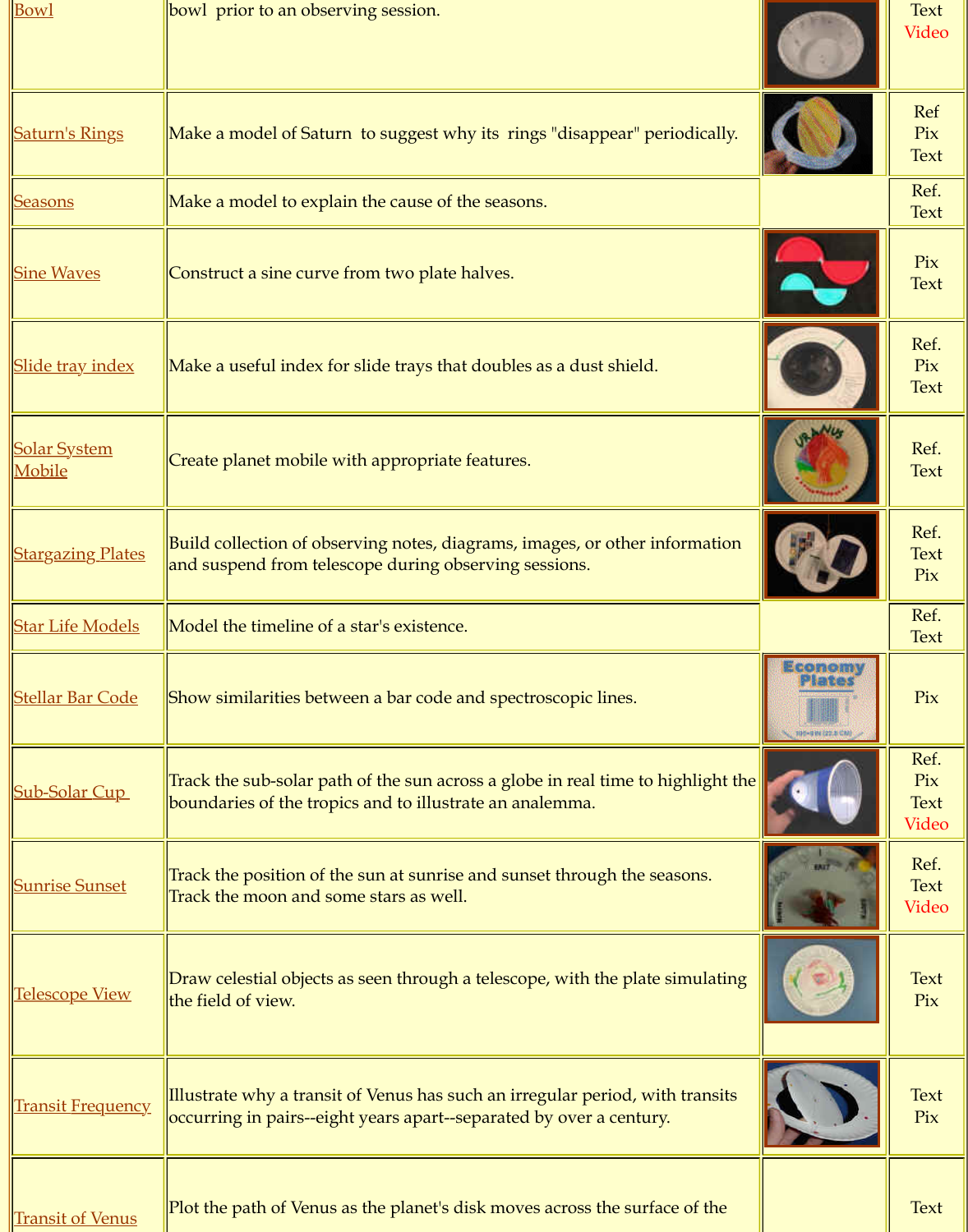| <b>Vanishing</b>   | Demonstrate visual blind spots that sometimes causes satellites t                                                                                                   |
|--------------------|---------------------------------------------------------------------------------------------------------------------------------------------------------------------|
| <u> Spacecraft</u> | from view.                                                                                                                                                          |
| Voyager's Golden   | Design a personal cover plate for the <i>Voyager</i> spacecraft's mount                                                                                             |
| Record             | and prioritize your own list of items for inclusion in the record.                                                                                                  |
| <b>Wayfinding</b>  | Polynesian navigators recognized patterns in nature to perfect th<br>and protect their craft. We solicit educational material inspired b<br>practice of wayfinding. |
| <b>Wind Rose</b>   | Design a wind rose on a paper plate.                                                                                                                                |

\*Note: As we build this site we will be uploading much information that has already beindicates what you will find if you click the links that are highlighted under the Title or material was previously published in the respective *Proceedings of the Annual Great Lak* and the reference is cited. As a membership benefit, GLPA members may order back is ["Pix" indicates that](http://analyzer.depaul.edu/paperplate/Voyager) a picture or image(s) can be found at the Title's linked page. "Text write-up on the activity at the linked page, though some instructions are admittedly sparse for  $\alpha$ activity is included in the *Paper Plate Astronomy* videotape.

Several more activities (below) have yet to be completed and uploaded to this website. [development](http://analyzer.depaul.edu/paperplate/wayfinding.htm) of some of these proposed activities yourself and then offer your handive effort. Thank you for your support.

| <b>Title</b>                  | Description                                                                       |
|-------------------------------|-----------------------------------------------------------------------------------|
| <u>  Altitude Measurer II</u> |                                                                                   |
| <u>Apparent Magnitude</u>     |                                                                                   |
| $\parallel$ Atoms             | Build atoms from plates representing protons, electrons, and                      |
| <b>Binary Stars</b>           | Create a model of an eclipsing binary star system or of any ty<br>a common point. |
|                               |                                                                                   |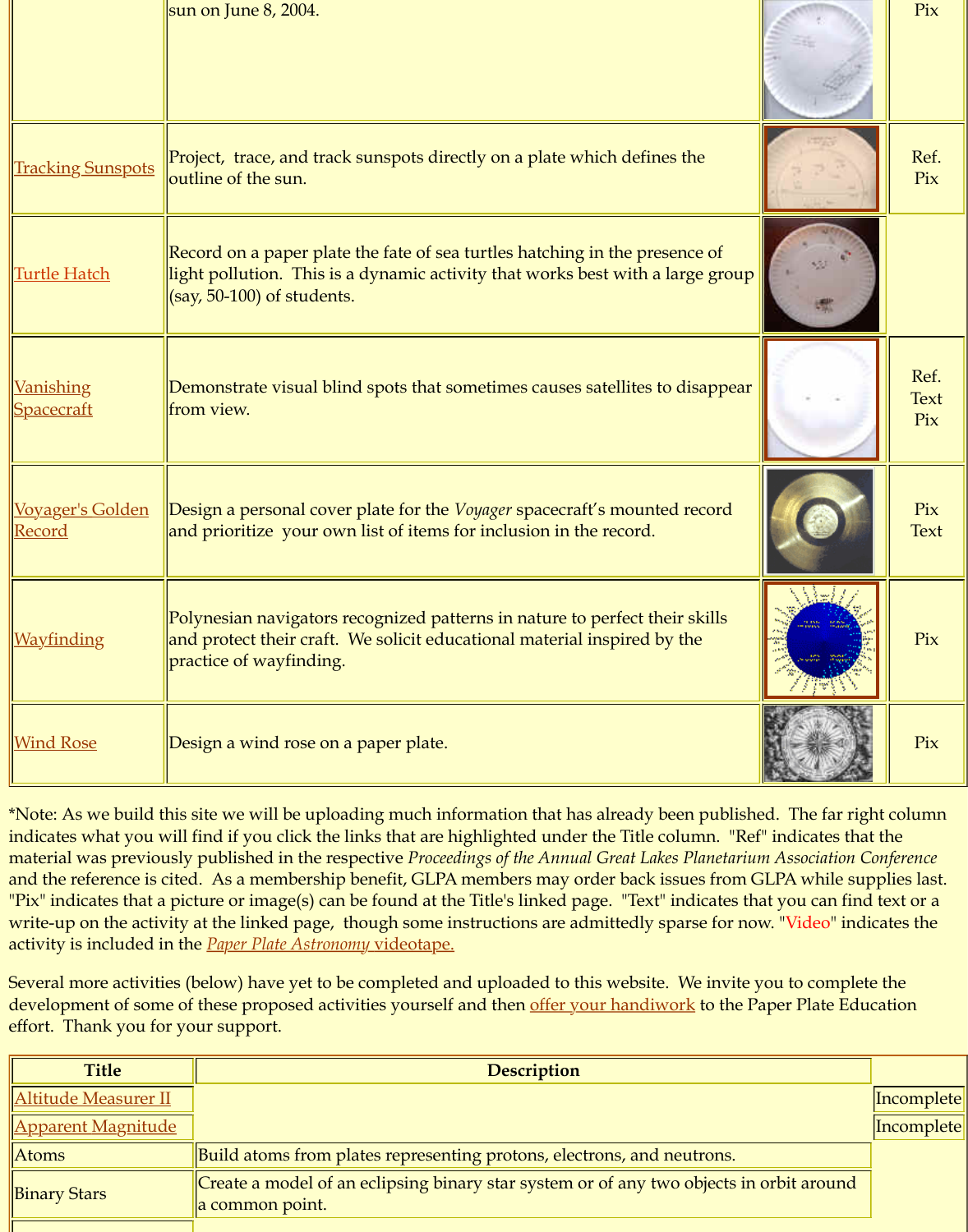|                                   | of "artifacts."                                                                                                                                 |
|-----------------------------------|-------------------------------------------------------------------------------------------------------------------------------------------------|
| $\sqrt{Dip}$                      | Illustrate dip and the need to correct for it during C-Nav sigh                                                                                 |
| Double Helix                      | Make DNA "ladder" by spiraling and intertwining two plates                                                                                      |
| Drum Heads                        | Design patterns for drum heads akin to Mongol, Tartar, and l<br>cultures.                                                                       |
| Eclipse Plate                     | With Earth's shadow cast onto plate, view back side of plate a<br>different paper plate latitudes) to observe partial eclipse, tota<br>eclipse. |
| <b>Egyptian Calendar</b>          | Recreate an Egyptian calendar or build your own stylistic ver                                                                                   |
| <b>Expanding Universe</b>         | Mimic the expanding universe by making galaxy models tha<br>each other.                                                                         |
| GHA, SHA, LHA                     | Correlate Greenwich hour angle, sidereal hour angle, and loc                                                                                    |
| <b>Gravity and the</b><br>Planets | Demonstrate the varying pull of gravity between the planets<br>activity.                                                                        |
| $\parallel$ H/R Wall              | Construct a large H-R diagram on a wall with colored plates                                                                                     |
| <b>Inverse Square Rule</b>        | Demonstrate inverse square relationships.                                                                                                       |
| Land $&$ C-Nav                    | Demonstrate the relationships between the date, the altitude<br>stars at transit, the observer's latitude, and the altitude of Pol              |
| Latitude Formula                  | Illustrate why latitude equals the great circle distance from a<br>celestial equator (Latitude =90-Ho +/- same/contrary declina                 |
| <b>Nickel Plated</b>              | Create your own design for a new state coin. Select features<br>interests.                                                                      |
| Nocturnal                         | Make and use a nocturnal, an antique instrument that detern<br>position of the northern Guardian Stars.                                         |
| North at Noon                     | Find true north with two timed observations before and after                                                                                    |
| North and Scout                   | Use a scouting technique to determine cardinal $(N, S, E, \& W)$                                                                                |
| <b>Orbital Shells</b>             | Demonstrate the principle of orbital shells with stacked plate<br>successive sizes.                                                             |
| <b>Polynesian Practices</b>       | Demonstrate techniques used by Polynesian wayfinders to d<br>such as sighting on zenithal stars and interpreting wave patte                     |
|                                   | Demonstrate how Polynesian wayfinders use star pairs to de                                                                                      |